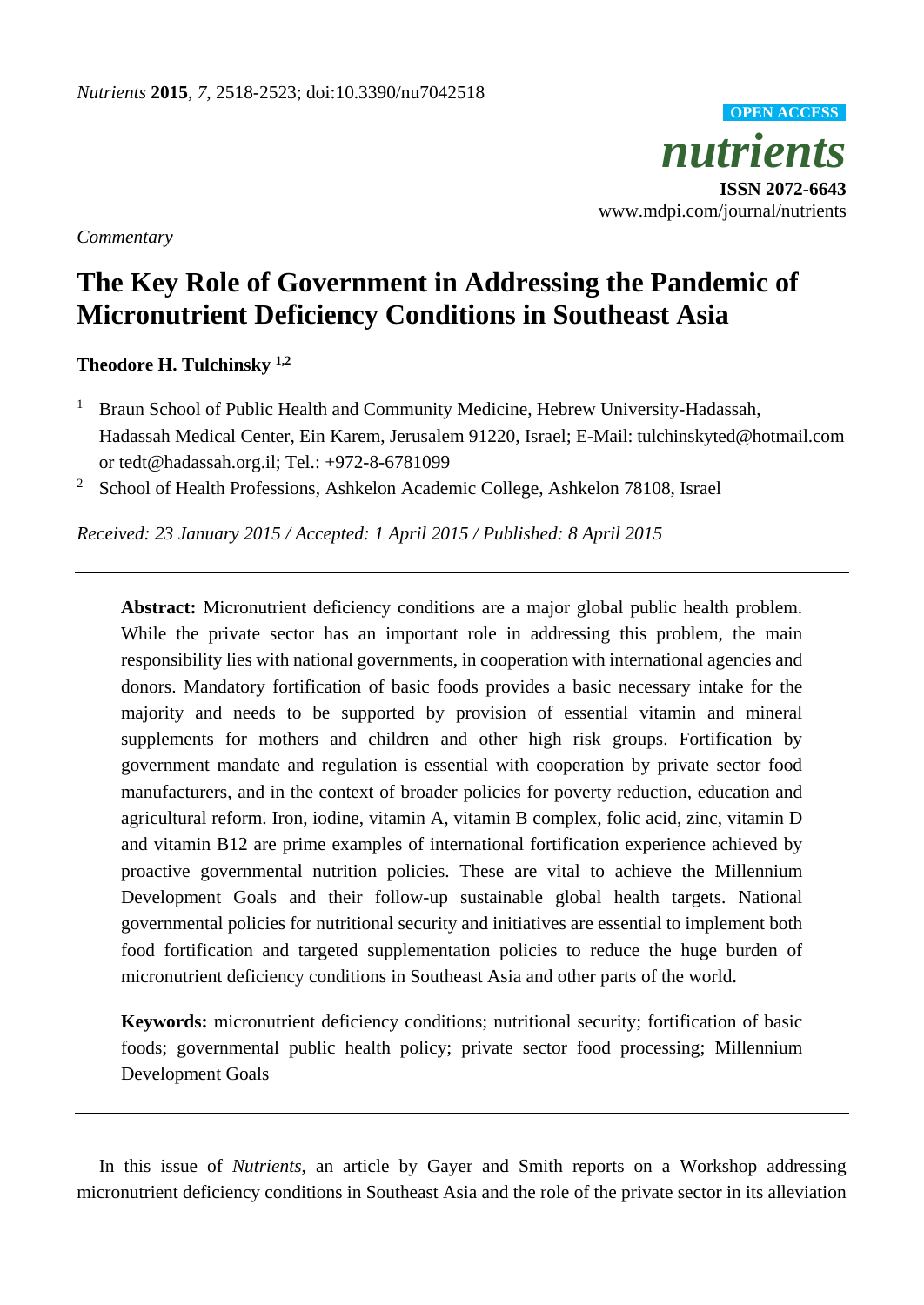and prevention [1]. This Commentary will address this pivotal issue of population nutritional security from a different perspective. The topic is vital to public health not only in the Southeast Asia region, but globally for all age groups, including in high income countries.

Micronutrient deficiency conditions of nutritional insecurity are widespread among an estimated 2 billion people in both developing and developed countries. These "silent epidemics" of vitamin and mineral deficiencies affect people of all genders and ages, as well as certain risk groups, most importantly for women, children and the elderly [2,3].

Micronutrient deficiency conditions not only cause specific diseases, but exacerbate complications of infections, such as measles, tuberculosis and diarrheal diseases, as well as chronic diseases, such as cancers and HIV/AIDS, greatly impacting on morbidity, mortality, and quality of life. Preventing such deficiencies in groups of people at special risk requires vitamin and mineral supplementation. But meeting community health needs for many micronutrient deficiencies safely and inexpensively is best met by population-based approaches involving fortification of commonly used basic foods.

Global nutritional health policies up to the 1980s for developing countries focused primarily on protein energy malnutrition, which still co-exists with widespread poverty. But there has been a gradual increase in recognition and increase in efforts to address the more prevalent and largely subclinical micronutrient deficiencies. Over recent decades, there have been greater awareness and increasing efforts to understand and control them, applying lessons learned in many high income countries which are still relevant to high income countries but most especially to low and medium income countries (LMICs).

In 1999, the United States Centers for Disease Control and Disease Prevention in Atlanta celebrated the great achievements of public health of the 20th century in a 10-part series in Morbidity and Mortality Weekly Reports (MMWR). Many of the deficiency diseases seen in the 19th and early 20th century were thought to be due to infectious diseases, but were shown to be due to dietary deficiency. The concept that "vital amines" could cause disease was first published in 1912, followed shortly thereafter by Goldberger's investigation of a huge pellagra epidemic in the southern United States. Highlighted in this series was the control and near eradication of highly prevalent nutritional disorders that affect large percentages of the population in developed countries in the early 20th century and which are still widespread globally in the 21st century. The issue on safer and healthier foods [4] described these advances as follows:

"*The discovery of essential nutrients and their roles in disease prevention has been instrumental in almost eliminating nutritional deficiency diseases such as goiter, rickets, and pellagra in the United States. During 1922–1927, with the implementation of a statewide prevention program, the goiter rate in Michigan fell from 38.6% to 9.0 %. In 1921, rickets was considered the most common nutritional disease of children, affecting approximately 75% of infants in New York City. In the 1940s, the fortification of milk with vitamin D was a critical step in rickets control*."

Many countries around the world suffer from vitamin and mineral deficiency conditions and are failing to meet the Millennium Development Goals (MDG) targets, especially those related to maternal and child health [5]. In 2010, Yach *et al.* address combating under-nutrition in developing countries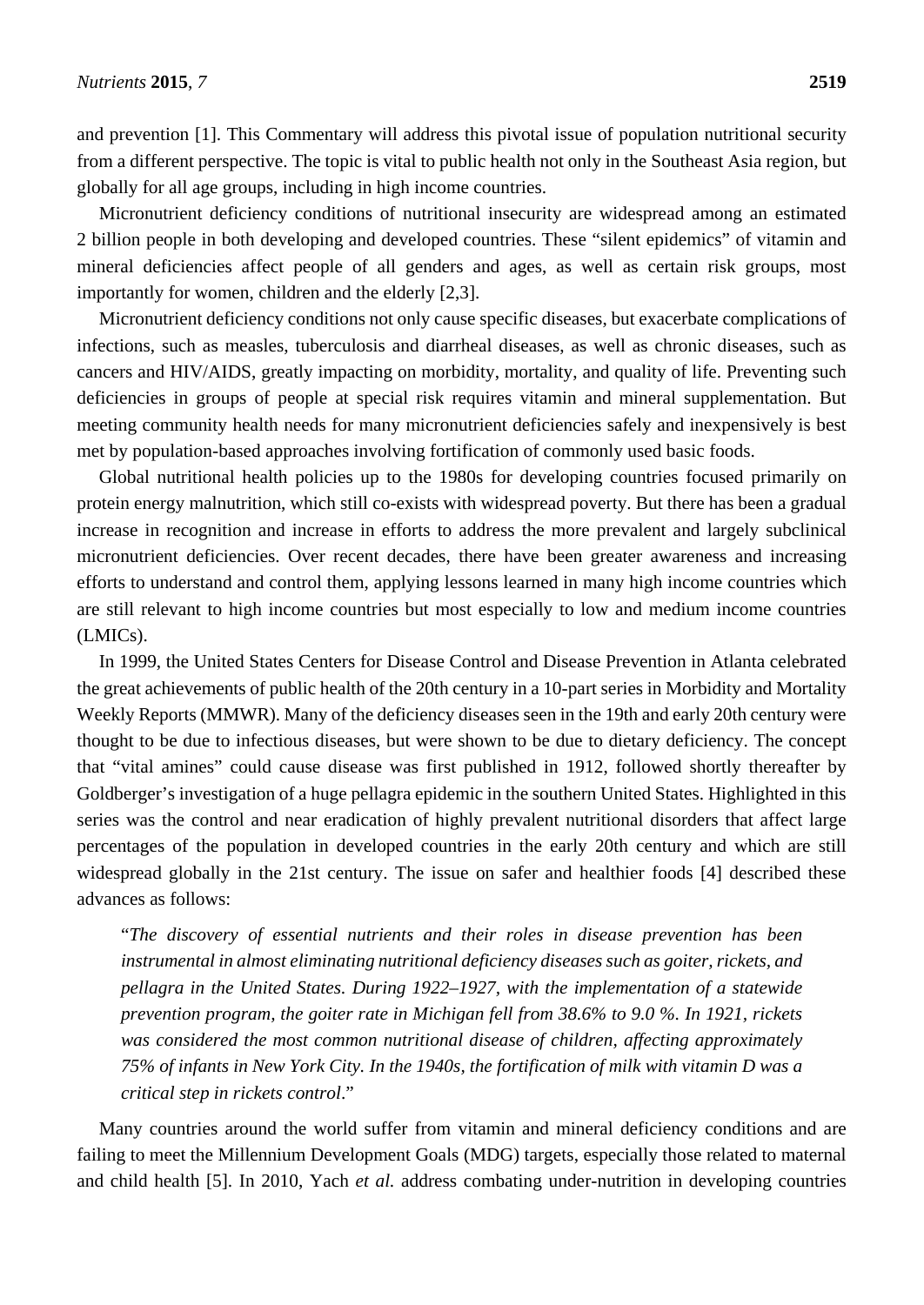through fortification of staple foods placing great emphasis on the role of the food industry in [6]. This stress on the private sector is mirrored in the workshop reported by Gayer and Smith [1].

Micronutrient deficiencies are addressed by complementary methods of fortification and supplementation, along with food security, education, and monitoring; all are challenges for public health clinical medicine and social policies. Micronutrient deficiencies in children relate mainly to vitamin A and D, iron and iodine deficiency, with clinical and sub-clinical rickets and anemia, as well as multiple deficiencies which harm child growth and development. Chronic diseases among adults, including osteoporosis, osteomalacia, thyroid deficiency, colorectal cancer and cardiovascular diseases are linked to deficiencies of iodine and vitamin D [7]. Such deficiencies increase the severity of infectious diseases such as measles, HIV/AIDS and tuberculosis.

Fortification has nearly a century long record of success and safety, proven effective for prevention of specific diseases, including birth defects. Understanding the pathophysiology and epidemiology of micronutrient deficiencies, and implementing successful methods of prevention, are both vital for nutritional security in contemporary public health standards, with examples of folic acid, vitamins A, B complex including B12, and vitamin D [8]. Nutrition policies need to be part of a broader context of multisectoral programming addressed to societal determinants of under-nutrition, such as poverty reduction, gender equality, agricultural reform and health systems policies [9].

The Canadian Public Health Association reports that Canada has been a leading proponent of mandatory fortification of key basic foods to prevent micronutrient deficiencies. In the early 1900s, beriberi and blindness in segments of the population in Newfoundland and Labrador which led to the mandatory addition of calcium, iron, and B vitamins to flour and vitamin A to margarine in the 1940s. In 1946, nutrition surveys in two provinces estimated that about 21% of children had at least one sign of clinical vitamin A deficiency and that some 50% of school children had evidence of past rickets. Iodization of salt became mandatory in 1949, and eliminated goiter in Canada. During World War II, milk was fortified with vitamin D but the practice lapsed after the war, and rickets began to reappear. In 1965 regulations were enacted for mandatory addition of vitamin D to fluid milk which reduced the widespread problem with childhood rickets. Canada's first comprehensive national nutrition survey conducted in 1970–1972 found many segments of the population had dietary intake inadequacies, especially iron, calcium, vitamin D, and protein. This led to mandatory fortification of salt with iodine, milk with vitamin D and flour with iron and vitamin B complex in 1979. In 2005, Health Canada reviewed and renewed mandatory food fortification regulations requiring the addition of Vitamin D to milk and folic acid to flour and to restore B vitamins and iron lost through food processing [10].

The US and Canadian populations are largely dependent on fortified foods and dietary supplements to meet basic nutritional needs of vitamin D, because foods naturally rich in vitamin D are limited and sun exposure varies by season, ethnicity, concern for skin cancer and changing life habits of children, young adults and older people. Fluid milk and breakfast cereals are the predominant vehicles for vitamin D in the United States, and Canada mandates fortification of fluid milk and margarine [11].

Since the 1980s, proof of the effectiveness of folic acid for prevention of some 70% of birth defects of the central nervous system (neural tube defects or NTDs), if taken in adequate amounts before pregnancy, created a new impetus for mandatory fortification policies. Attempts to have women in the age of fertility take folic acid pills at best reached one third of women, so that Canada, the United States,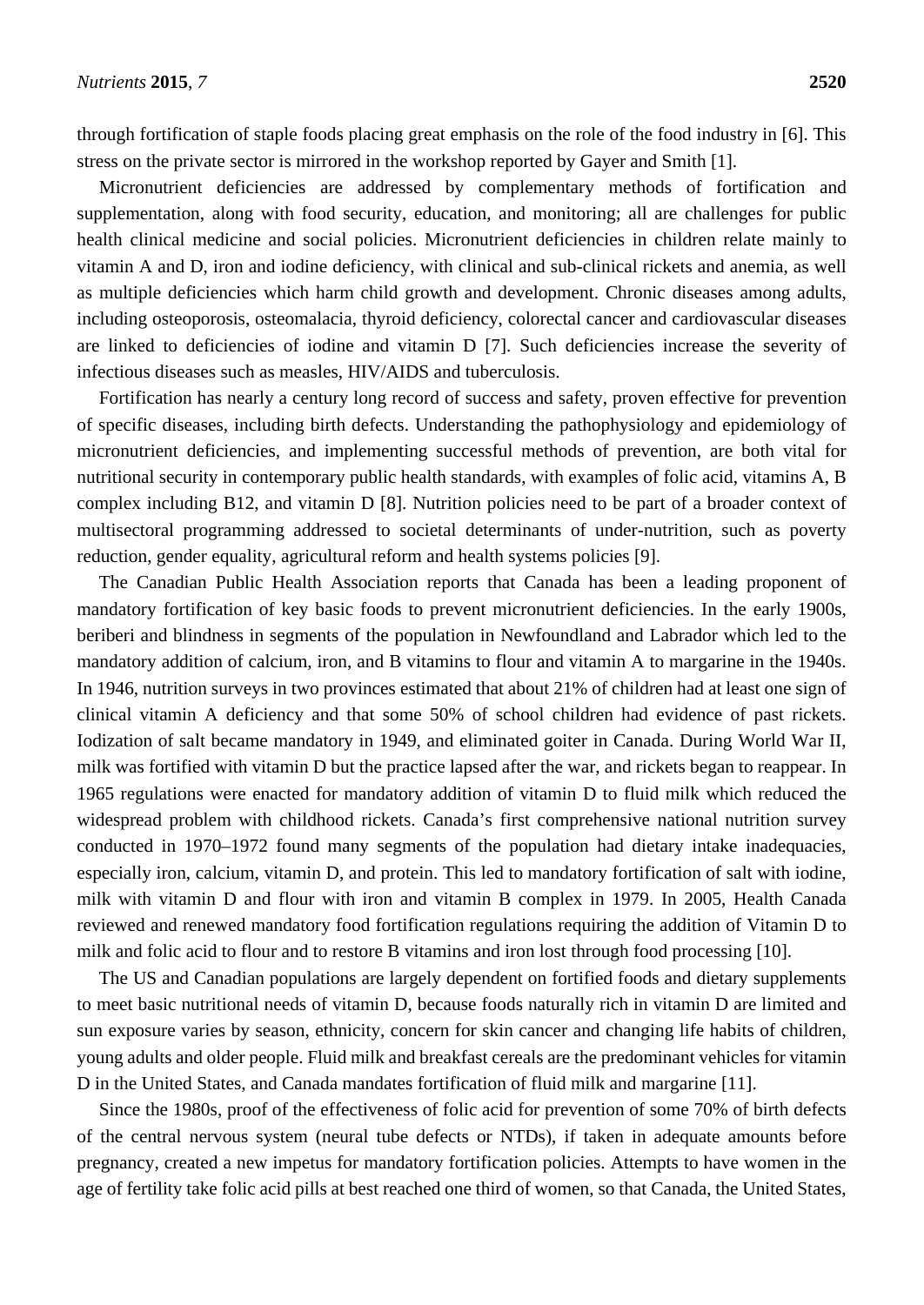and Chile adopted mandatory fortification of flour in 1998 as the preferred method of reaching the entire population at risk and many countries have adopted mandatory fortification of flour with folic acid.

MMWR reported that from 2004 to 2007 the number of countries with national regulations for mandatory wheat-flour fortification increased from 33 to 54. All countries in North, Central and South America adopted mandatory fortification with folic acid so that the Americas Region of WHO the portion of wheat flour being fortified increased from 90% to 97%. In the African Region, fortified flour was increased from 26% to 31%; in South East Asia, from 16% to 21%; in the European Region from 3% to 6%; and in WHO's Western Pacific Region from 2% to 4% [12].

Globally as of December 2014, 82 countries mandate fortification: 81 countries plus Punjab province in Pakistan have legislation to fortify wheat flour; of these 12 countries legislate fortification of maize products; and 6 countries mandate fortification of rice [13]. An example in Southeast Asia is the Policy— Philippine Food Fortification Act of 2000 which mandates fortification of rice with iron; wheat flour with vitamins A and Iron; refined sugar with vitamin A; cooking oil with vitamin A; and other staple foods with nutrients as required by the Governing Board of the National Nutrition Council [14].

In low- and medium-income countries both urban and rural populations are increasingly consuming processed food products such as milk and milk products, commercial baked goods, flour, oil, sugar, and salt. Fortification of basic processed foods has proven successful and well within the technical capacity of local industry in medium and low income countries. The enormous experience of fortification includes hundreds of millions of person years exposure over many decades with safe, inexpensive and highly effective fortification of salt with iodine; flour with iron and B-complex vitamins (including folic acid); and others, such as sugar with vitamin A and zinc (as done in Latin America), in keeping with the 2006 World Health Organization Guidelines for Fortification of Basic Foods [2].

Food fortification will not happen without strong and effective governmental public health policies and leadership but this must also be accompanied by policies and provision of selected or multi-vitamin supplements for at-risk groups such as women and children [15,16]. Public health professionals and policymakers in national, state and local government, as well as international health and food related agencies, have the moral responsibility to promote aggressive national nutrition policies [17]. Nigeria's highly successful mandatory salt iodization program and vitamin A in maize, cooking oil and sugar and flour with iron, vitamins A, B complex demonstrate, with public and private sector, cooperation achievability of fortification policies in developing countries. Even developed countries in Europe need competent governmental leadership to adopt contemporary standards of food fortification and mandate fortification of flour with folic acid to prevent neural tube defects.

The issue of micronutrient deficiency conditions in Southeast Asia is no less severe than other parts of the LMIC world. Strong national and international leadership is needed to address this as is full cooperation and participation of the private sector. However, the key responsibility lies with government to establish policy and national objectives to set the rules and "level the playing field" in order to ensure that the essential nutrients reach all of the population and also that unregulated private fortification does not lead to exceeding the bounds of safety. Fortification, supplementation and monitoring are the trilogy of key public health issues for global nutrition security in our generation.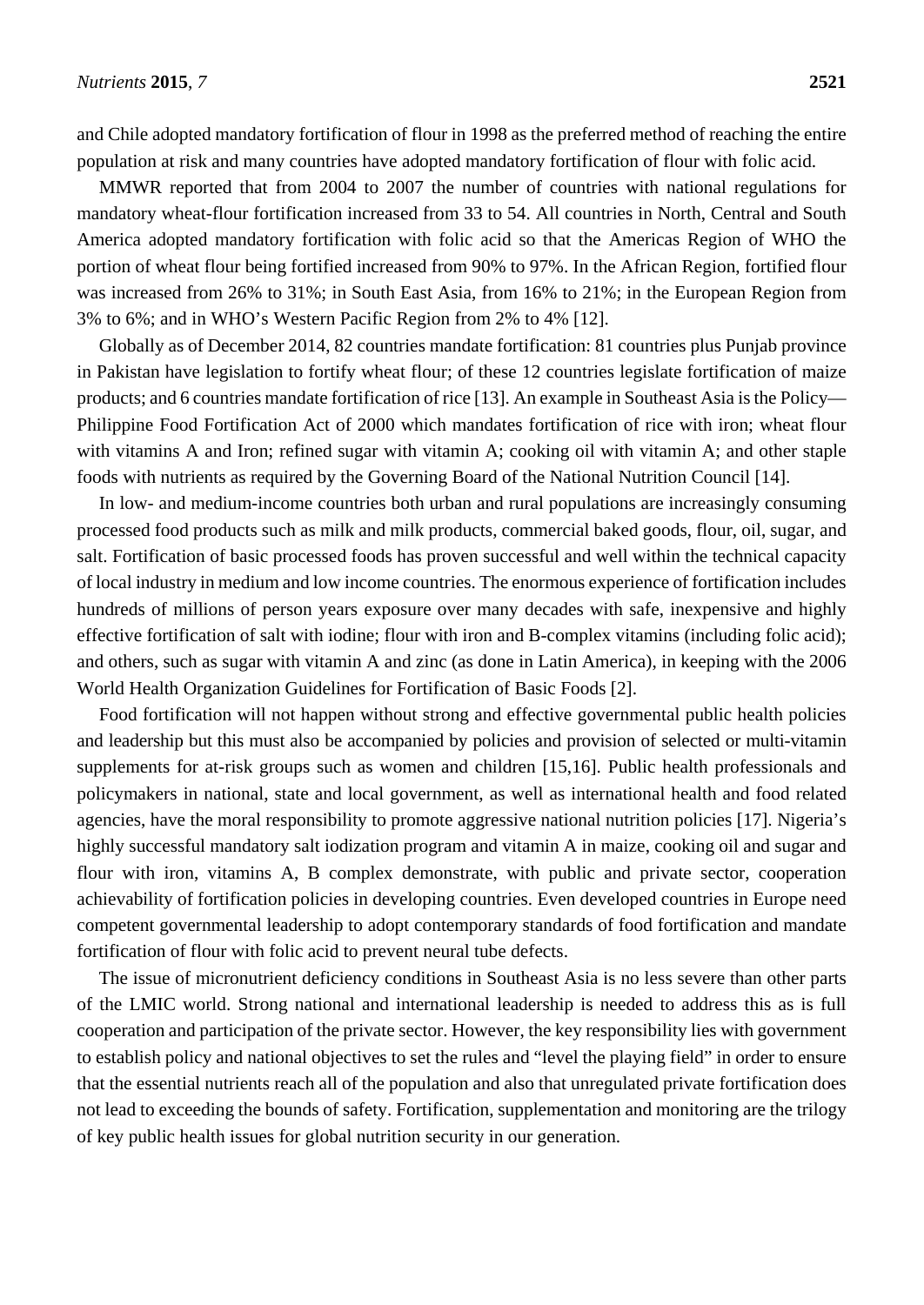## **Conflicts of Interest**

The author declares no conflict of interests.

## **References**

- 1. Gayer, J.; Smith, G. Micronutrient fortification of food in Southeast Asia: Recommendations from an expert workshop. *Nutrients* **2014**, *7*, 646–658.
- 2. Allen, L.; Dary, O.; de Benoist, B.; Hurrel, R. *WHO Guidelines on Food Fortification with Micronutrients*; WHO: Geneva, Switzerland, 2006. Available online: http://www.who.int/ nutrition/publications/guide\_food\_fortification\_micronutrients.pdf (accessed on 16 January 2015).
- 3. Micronutrient Initiative/World Bank/UNICEF. *Investing in the Future: A United Call to Action on Vitamin and Mineral Deficiencies: Investing in the Future: Global Health Report*; ISBN:978-1- 894217-31-6; Micronutrient Initiative: Toronto, ON, Canada, 2009. Available online: http://www.micronutrient.org/english/View.asp?x=614 (accessed on 28 March 2015).
- 4. Centers for Disease Control. Achievements in Public Health, 1900–1999: Safer and healthier foods. *MMWR Morb. Mortal. Wkly. Rep.* **1999**, *48*, 905–913.
- 5. United Nations. The Millennium Development Goals Report. 2014. Available online: http://www.un.org/millenniumgoals/2014%20MDG%20report/MDG%202014%20English%20we b.pdf (accessed on 17 January 2015).
- 6. Yach, D.; Feldman, Z.A.; Bradley, D.G.; Khan, M. Can the food industry help tackle the growing global burden of undernutrition? *Am. J. Public Health* **2010**, *100*, 974–980.
- 7. Holick, M.F. The vitamin D deficiency pandemic: A forgotten hormone important for health. *Public Health Rev.* **2010**, *32*, 267–283.
- 8. Oakley, G.P.; Tulchinsky, T.H. Folic acid and vitamin B12 fortification of flour: A global basic food security requirement. *Public Health Rev.* **2010**, *32*, 284–295.
- 9. Fanzo, J.C.; Pronyk, P.M. A review of global progress toward the Millennium Development Goal 1 Hunger Target. *Food Nutr. Bull.* **2011**, *32*, 144–158.
- 10. Canadian Public Health Association. Food Fortification with Vitamins and Minerals. Available online: http://www.cpha.ca/en/programs/history/achievements/09-shf/fortification.aspx (accessed on 21 January 2015).
- 11. Calvo, M.S.; Whiting, S.J.; Barton, C.N. Vitamin D fortification in the United States and Canada: Current status and data needs. *Am. J. Clin. Nutr.* **2004**, *80*, 1710S–1716S.
- 12. Centers for Disease Control and Prevention. Trends in wheat-flour fortification with folic acid and iron—Worldwide, 2004 and 2007. *MMWR Morb. Mortal. Wkly. Rep.* **2008**, *57*, 8–10.
- 13. Food Fortification Initiative. Global Progress. Available online: http://www.ffinetwork.org/ global\_progress (accessed on 21 January 2015).
- 14. World Health Organization. Policy—Philippine food fortification Act of 2000. Available online: https://extranet.who.int/nutrition/gina/en/node/17865 (accessed on 28 March 2015).
- 15. Allen, L.H.; Peerson, J.M.; Olney, D.K. Provision of multiple rather than two or fewer micronutrients more effectively improves growth and other outcomes in micronutrient-deficient children and adults. *J. Nutr.* **2009**, *139*, 1022–1030.